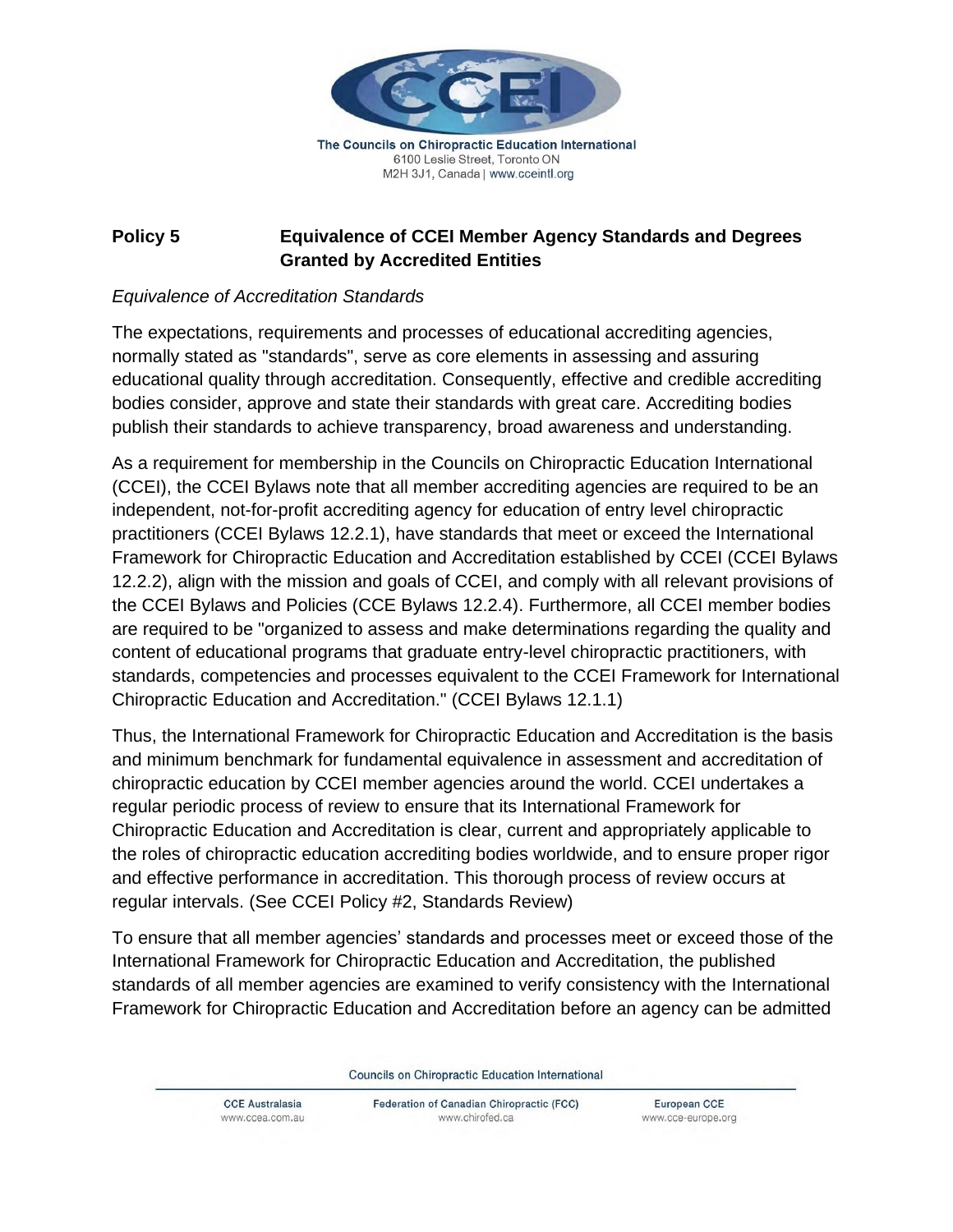

The Councils on Chiropractic Education International 6100 Leslie Street, Toronto ON M2H 3J1, Canada | www.cceintl.org

to membership in CCEI. All member agency standards are further reviewed on an ongoing basis to assure consistency with the International Framework for Chiropractic Education and Accreditation.

To ensure timeliness and accuracy in this review process, a current version of all agency accreditation standards and agency constitutions (articles/bylaws) must be provided and kept on file with CCEI. A copy of any revised version of an agency's standards or constitution must be provided to CCEI immediately upon approval by the member agency, and the member agency must clearly identify all revisions made to the former version. The Executive Committee of CCEI will review all such changes for compliance with CCEI requirements and report its findings to the CCEI Board for discussion and/or action as might be necessary.

With all the above as foundation, it is the carefully considered position of CCEI that the standards for accreditation, as published and implemented individually by all CCEI member agencies, are fundamentally equivalent. Their standards are highly effective as the basis and means for assessment and accreditation of chiropractic education by CCEI member agencies around the world. The consistency and quality assurance afforded by this equivalence is a sound basis for confidence in the accreditation practices of all CCEI member agencies. These agencies, along with various entities and individuals associated with the chiropractic profession, benefit from this mutual recognition of their individual accreditation actions.

## *Equivalence of Degrees Awarded*

CCEI recognizes that numerous academic qualification titles are issued across countries around the world. Examples are included in Table 1 below. Due to this variation in credentials and variations in how and when articulation occurs between secondary and tertiary education, it is not possible to determine the quality of chiropractic education by degree title alone.

Therefore, CCEI confirms that credentials conferred by programs or institutions accredited by CCEI member agencies are issued after completion of courses of study that meet or exceed the International Framework for Chiropractic Education and Accreditation and are

Councils on Chiropractic Education International

**CCE Australasia** www.ccea.com.au Federation of Canadian Chiropractic (FCC) www.chirofed.ca

European CCE www.cce-europe.org